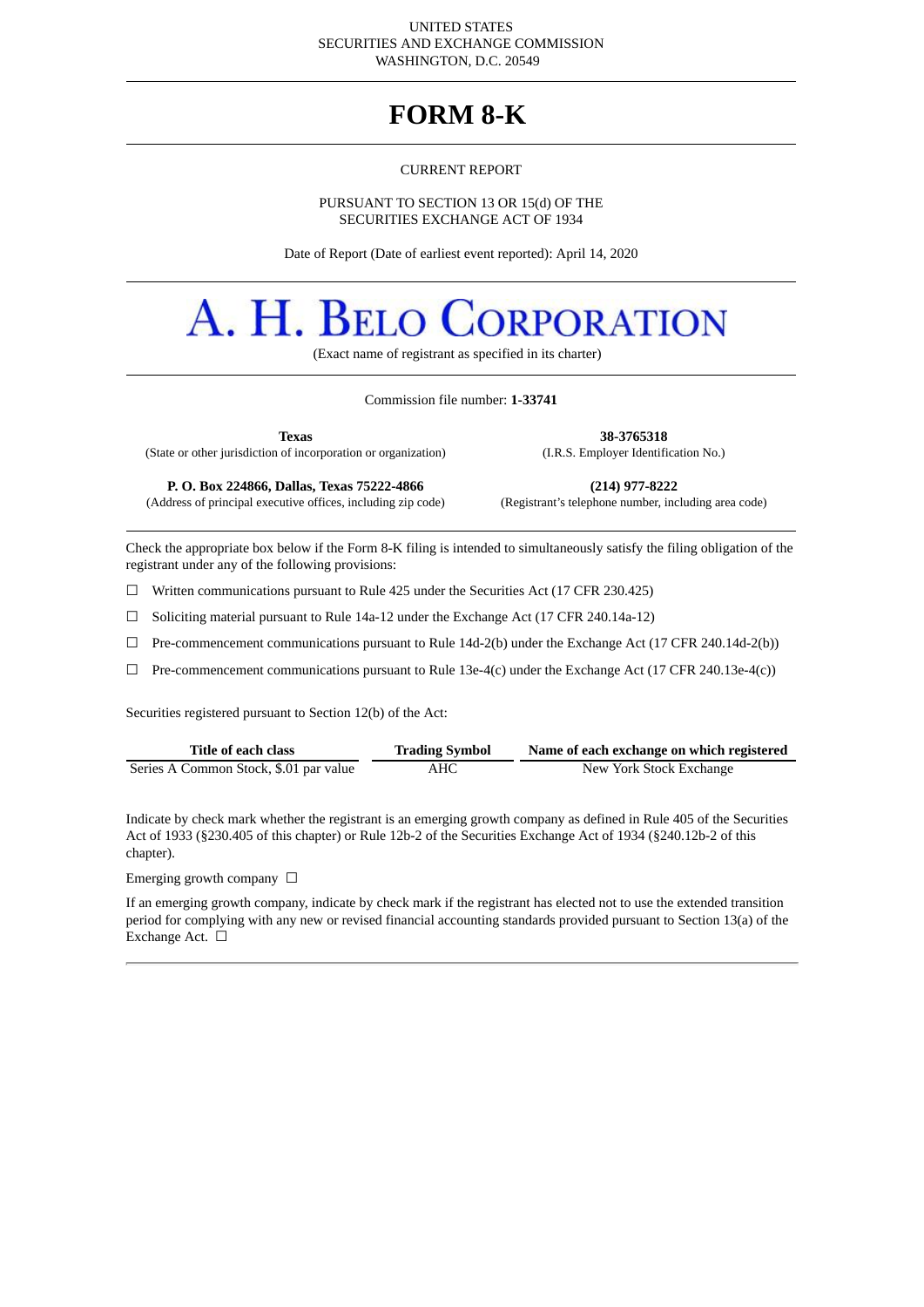#### **Item 8.01. Other Events.**

A. H. Belo Corporation (the "Company") previously disclosed on Current Report on Form 8-K filed on November 20, 2019 with the Securities and Exchange Commission that it had failed to timely file its Form 10-Q for the period ended September 30, 2019 (the "Third Quarter 2019 Form 10-Q"), and as a result the New York Stock Exchange (the "NYSE") issued a letter dated November 19, 2019 informing the Company that, under NYSE rules, the Company was not compliant with the NYSE continued listing requirements. On April 14, 2020, the Company filed its Third Quarter 2019 Form 10-Q, and the NYSE notified the Company by letter dated the same date that the Company has been removed from the late filers list. The Company has now regained compliance with NYSE continued listing requirements. A copy of the NYSE letter is furnished as Exhibit 99.1 to this Current Report.

## **Item 9.01. Financial Statements and Exhibits.**

(d) *Exhibits*.

99.1 New York Stock Exchange Letter dated April 14, 2020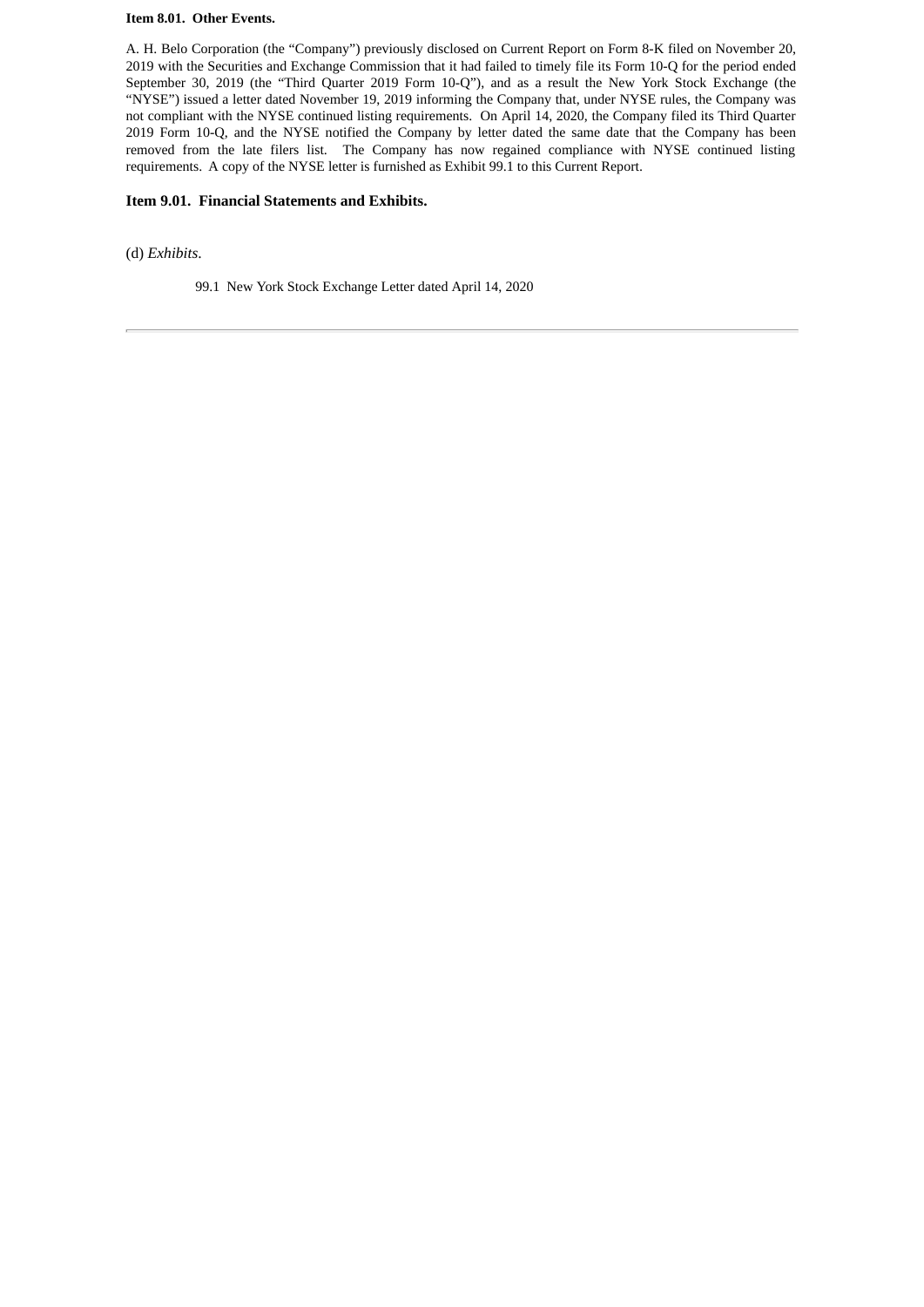## **SIGNATURE**

Pursuant to the requirements of the Securities Exchange Act of 1934, the Registrant has duly caused this report to be signed on its behalf by the undersigned thereunto duly authorized.

# Date: April 15, 2020 A. H. BELO CORPORATION

By: /s/ Christine E. Larkin

Christine E. Larkin Senior Vice President/General Counsel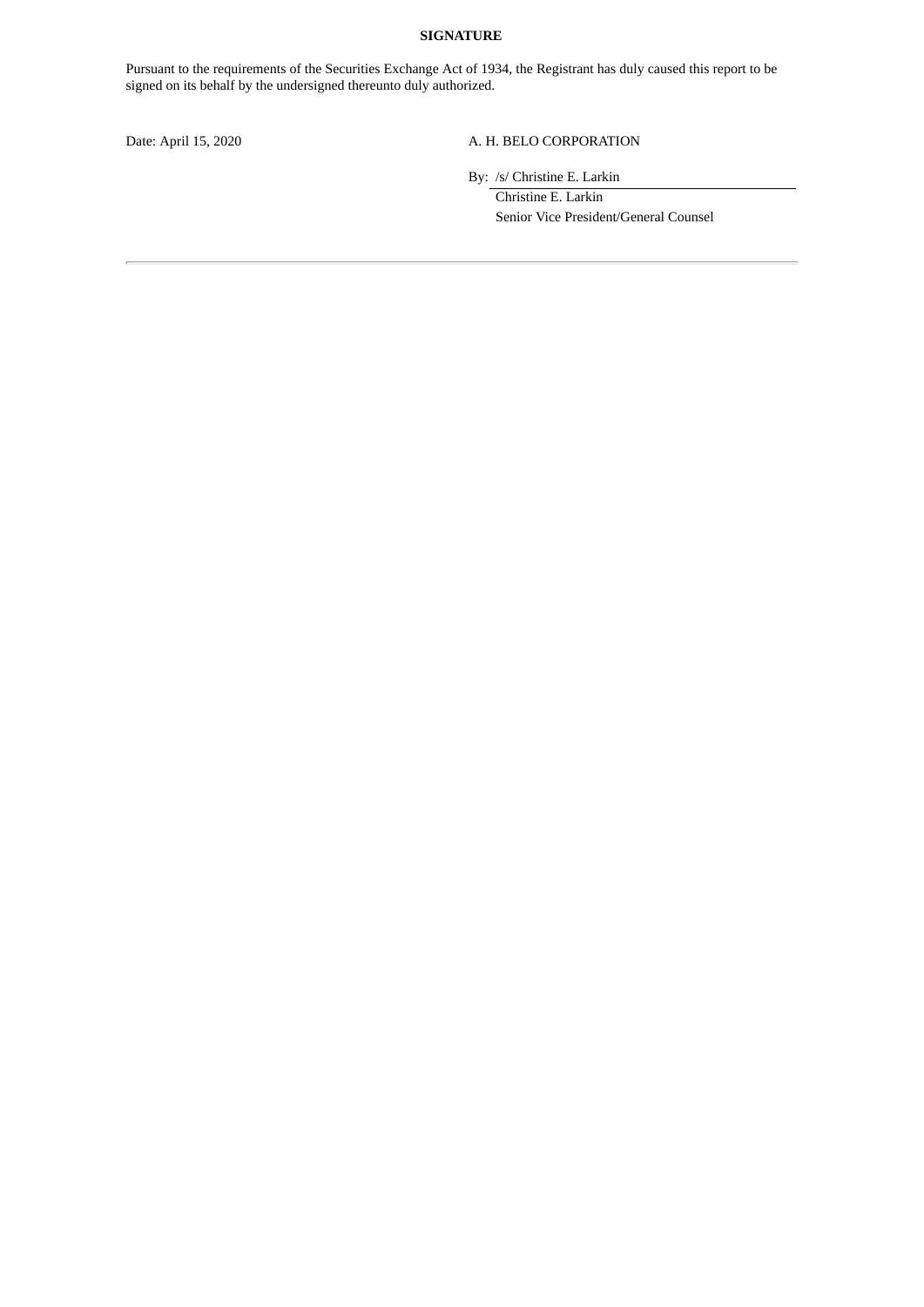# **EXHIBIT INDEX**

Exhibit No. 99.1 New York Stock [Exchange](#page-4-0) Letter dated April 14, 2020